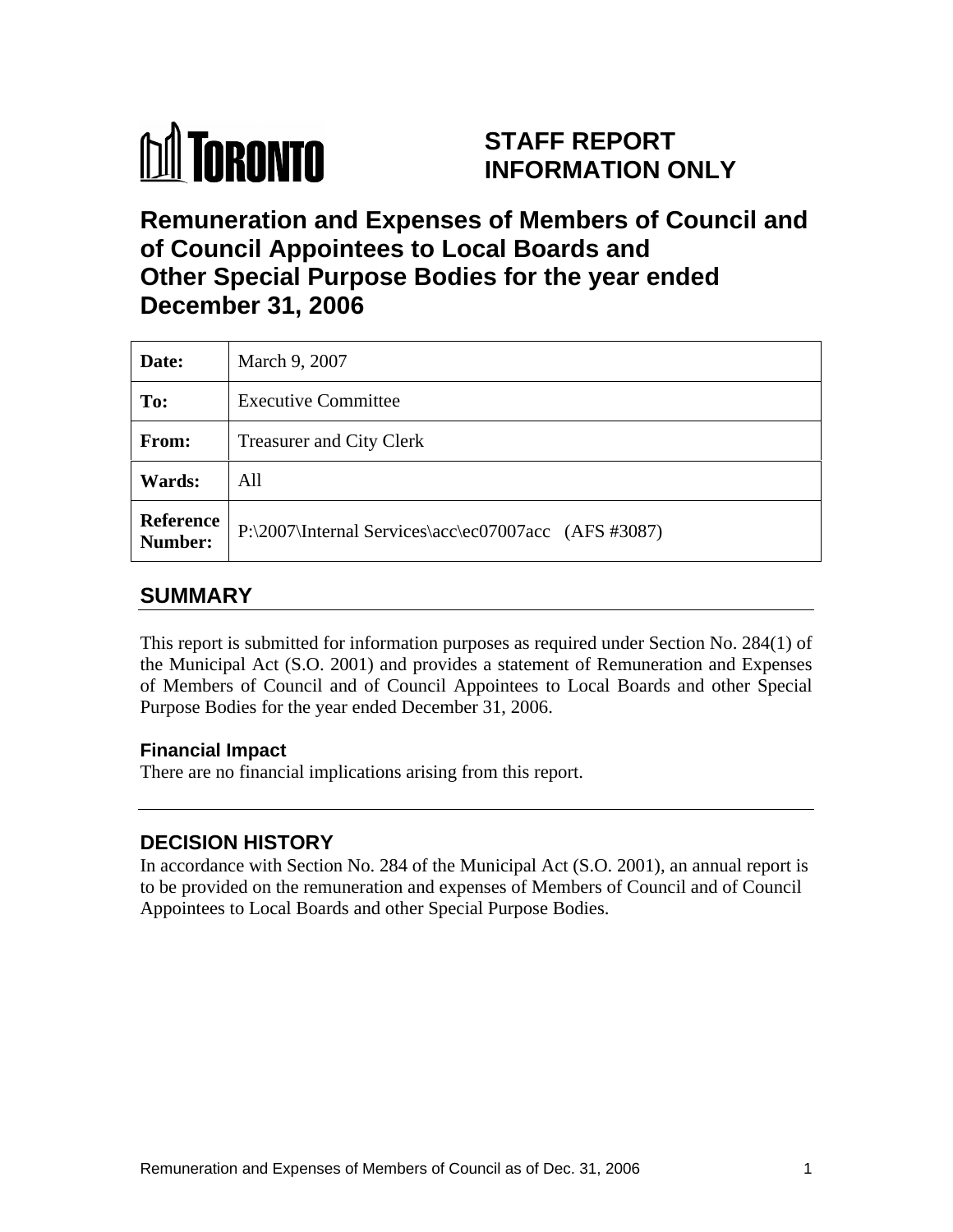## **ISSUE BACKGROUND**

Section No. 284(1) of The Municipal Act (S.O. 2001), provides that the Treasurer of a municipality shall submit to the Council of the municipality, in each year, a statement of the remuneration and expenses paid in the previous year to each Member of Council in respect of his or her services as a Member of Council or as an officer of the municipality and also to each Member of Council or other person appointed by Council to a Local Board or other Special Purpose Body.

Future reports on remuneration and expenses will be provided in accordance to Section 223 of the City of Toronto Act (2006) which comes into force in 2007.

## **COMMENTS**

This report is on the remuneration earned and expenses paid to Members of Council and Council Appointees to Local Boards and other Special Purpose Bodies for the year 2006, and is outlined in two sections. Section A has the remuneration and expenses of Members of Council and Section B the remuneration and expenses of Council Appointees to Local Boards and other Special Purpose Bodies.

# **(A) Members of Council**

The Table 1 below summarizes the remuneration earned and expenses paid to Members of Council for the year ended December 31, 2006. It includes remuneration and expenses paid by Local Boards, Special Purpose Bodies and City Divisions. The details, per Councillor, are outlined in various appendices, as follows: Appendix A – Remuneration and Benefits; Appendix B – Office Expenses; Appendix C – Conference and other travel expenses; Appendix  $D$  – Expenses charged to City Divisions; Appendix E – Remuneration and Expenses paid by Local Boards and Other Special Purpose Bodies; Appendix  $F -$  Mayor's Office expenses; Appendix  $G -$  Authority for Payments.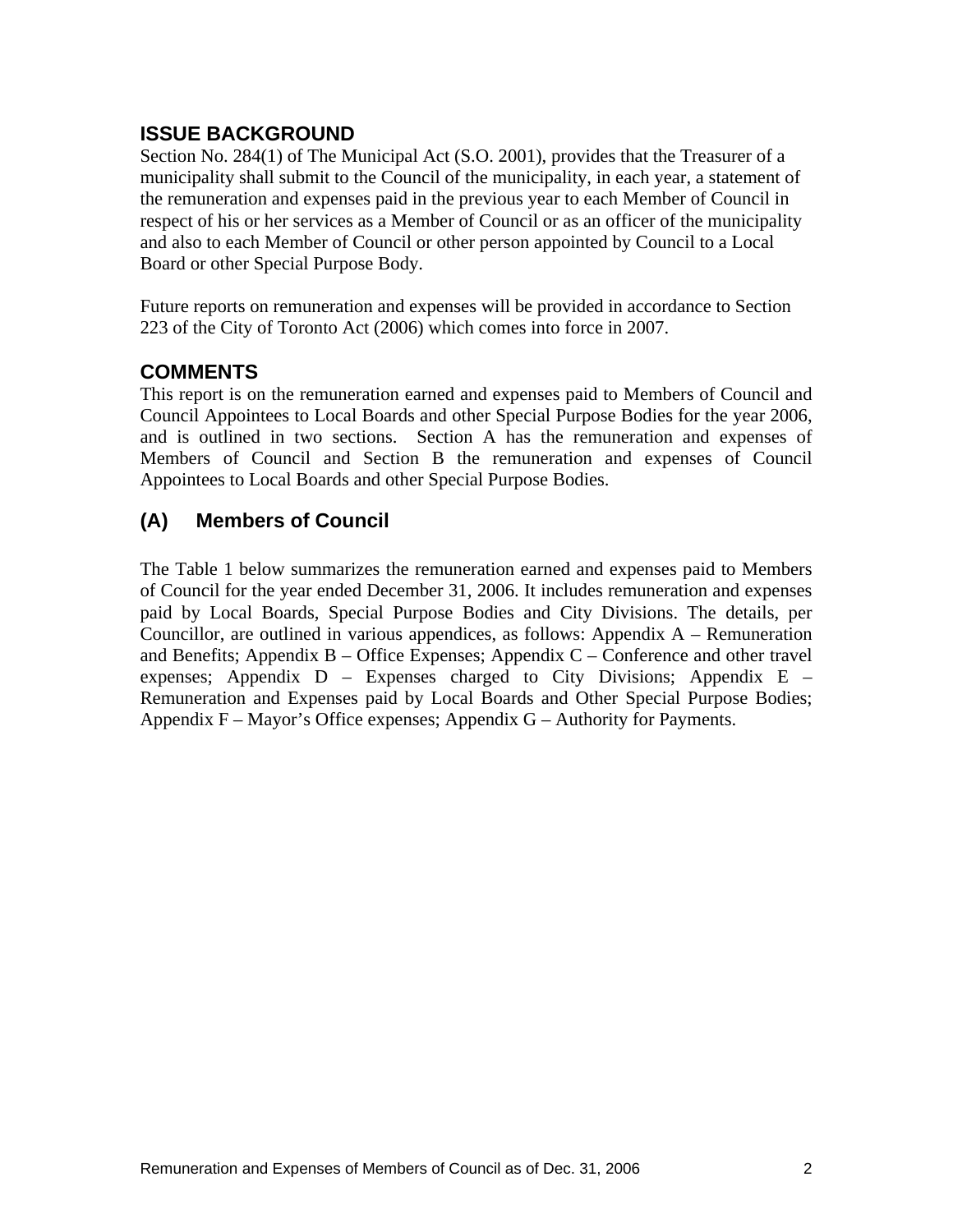| Table .                                                     |  |  |  |
|-------------------------------------------------------------|--|--|--|
| The City of Toronto                                         |  |  |  |
| Summary of Remuneration and Expenses for Members of Council |  |  |  |
| For the Year ended December 31, 2006                        |  |  |  |

|                    |                      |                          |                                             |                                          |                  |                 |                                                   | Expenses               |                          |
|--------------------|----------------------|--------------------------|---------------------------------------------|------------------------------------------|------------------|-----------------|---------------------------------------------------|------------------------|--------------------------|
|                    |                      |                          |                                             |                                          | Office           | Corporate       | Expenses                                          | Paid by Local          |                          |
|                    |                      | Number                   | Remuneration,                               | Support                                  | Expenses         | <b>Business</b> | Charged to                                        | Boards and             | Total                    |
|                    |                      | of months                | Benefits, and                               | Staff                                    | (See<br>Appendix | Travel<br>(See  | <b>City Divisions</b>                             | <b>Special Purpose</b> | Remuneration<br>and      |
| Councillor         |                      | Ward if less than        | Severance<br>No. full year (See Appendix A) | Salaries and<br>Benefits                 | <b>B. C. F)</b>  |                 | (See<br>Appendix C) Appendix D, C) Appendix E, C) | Bodies (See            | Expenses                 |
|                    |                      |                          |                                             |                                          |                  |                 |                                                   |                        | S.                       |
| Ainslie            | 41                   | 10                       | 88,607                                      | 191,603                                  | 32,182           |                 | 20                                                | 194                    | 312,606                  |
| Ainslie            | 43                   |                          | 8,762                                       | 17,975                                   | 2,850            |                 |                                                   |                        | 29,587                   |
| Altobello          | 35                   | 5.5                      | 136,066                                     | 102,413                                  | 19,186           |                 | 20                                                |                        | 257,685                  |
| Ashton             | 36                   |                          | 105,462                                     | 228,056                                  | 34,365           |                 |                                                   | 7,436                  | 375,319                  |
| Augimeri           | -9                   |                          | 106,968                                     | 236,433                                  | 40,185           |                 | 3,498                                             | 339                    | 387,423                  |
| Barron             | 35                   | 4.25                     | 36,057                                      | 82,353                                   | 12,550           |                 | 241                                               |                        | 131,201                  |
| Bussin             | 32                   |                          | 105,462                                     | 232,714                                  | 50,666           |                 |                                                   | 1,133                  | 389,975                  |
| Carroll            | 33                   |                          | 105,462                                     | 220,192                                  | 37,229           | 2,678           | 160                                               |                        | 365,721                  |
| Cho                | 42                   |                          | 98,162                                      | 191,961                                  | 48,527           |                 |                                                   |                        | 338,650                  |
| Cowbourne          | 44                   | 11                       | 118,827                                     | 213,261                                  | 23,577           |                 | 120                                               |                        | 355,785                  |
| Davis              | 31                   |                          | 105,462                                     | 234,019                                  | 45,715           |                 |                                                   |                        | 385,196                  |
| De Baeremaeker     | 38                   |                          | 105,535                                     | 220,721                                  | 51,783           |                 |                                                   |                        | 378,039                  |
| Del Grande         | 39                   |                          | 105,462                                     | 219,325                                  | 33,821           |                 | 1,949                                             |                        | 360,557                  |
| Di Giorgio         | 12                   |                          | 105,462                                     | 232,378                                  | 49,745           |                 |                                                   |                        | 387,585                  |
| Feldman            | 10                   |                          | 99,161                                      | 232,404                                  | 14,319           |                 | 1,414                                             | 136                    | 347,434                  |
| Filion             | 23                   |                          | 105,462                                     | 235,064                                  | 45,383           |                 |                                                   |                        | 385,909                  |
| Fletcher           | 30<br>$\overline{2}$ |                          | 105,462<br>107,637                          | 235,100                                  | 50,850           | 1,313           | 120                                               | 3,735<br>637           | 396,580                  |
| Ford<br>Giambrone  | 18                   |                          | 102,366                                     | 132,987<br>227,032                       | $\sim$<br>52,922 | 4,076           |                                                   | 2,242                  | 241,261<br>388,638       |
| Grimes             | - 6                  |                          | 105,462                                     | 188,446                                  | 52,758           |                 | 80                                                | 806                    | 347,552                  |
| Hall               | $\overline{1}$       |                          | 106,884                                     | 212,638                                  | 41,637           | 4,120           |                                                   | 632                    | 365,911                  |
| Heaps              | 35                   |                          | 8,762                                       | 14,756                                   | 3,862            |                 |                                                   |                        | 27,380                   |
| Holyday            | $\mathbf{3}$         |                          | 105,462                                     | 167,457                                  | 1,471            |                 |                                                   |                        | 274,390                  |
| Jenkins            | 25                   |                          | 105,462                                     | 235,878                                  | 29,751           |                 |                                                   |                        | 371,091                  |
| Kelly              | 40                   |                          | 106,215                                     | 202,535                                  | 51,758           |                 |                                                   |                        | 360,508                  |
| Lee                | 41                   | $\overline{\phantom{1}}$ | 8,762                                       | 13,216                                   | 3,787            |                 |                                                   |                        | 25,765                   |
| Li Preti           | 8                    | 11                       | 184,246                                     | 191,023                                  | 47,946           |                 | 201                                               |                        | 423,416                  |
| Lindsay Luby       | $\overline{4}$       |                          | 105,462                                     | 231,048                                  | 37,062           | 2,580           | 3,426                                             | 8,150                  | 387,728                  |
| Mammoliti          |                      |                          | 105,462                                     | 224,935                                  | 49,795           |                 | 90                                                | 4,181                  | 384,463                  |
| McConnell          | 28                   |                          | 105,462                                     | 197,530                                  | 43,549           | 13,084          | 120                                               |                        | 359,745                  |
| Mihevc             | 21                   |                          | 105,462                                     | 235,441                                  | 52,785           | 2,216           |                                                   | 3,096                  | 399,000                  |
| Milczyn            | $5^{\circ}$          |                          | 106,047                                     | 233,888                                  | 26,033           |                 | 20                                                | 8,305                  | 374,293                  |
| Minnan-Wong        | 34                   |                          | 102,366                                     | 180,533                                  | 46,633           |                 | 120                                               |                        | 329,652                  |
| Moeser             | 44                   |                          | 8,762                                       | 12,136                                   | 3,658            |                 |                                                   |                        | 24,556                   |
| Moscoe             | 15                   |                          | 105,462                                     | 275,099                                  | 10,636           | 6,732           | 923                                               | 3,123                  | 401,975                  |
| Nunziata<br>Ootes  | 11<br>29             |                          | 105,462<br>105,462                          | 147,243<br>225,466                       | 2,816<br>45,372  |                 |                                                   |                        | 255,521<br>376,300       |
| Palacio            | 17                   |                          | 105,462                                     | 216,030                                  | 52,353           |                 | 241                                               |                        | 374,086                  |
| Pantalone          | 19                   |                          | 105,462                                     | 248,817                                  | 43,313           | 5,746           | 1,558                                             | 1,916                  | 406,812                  |
| Parker             | 26                   |                          | 8,762                                       | 14,939                                   | 2,510            |                 |                                                   |                        | 26,211                   |
| Perks              | 14                   |                          | 8,762                                       | 17,131                                   | 2,159            |                 |                                                   |                        | 28,052                   |
| Perruzza           | 8                    | $\overline{\phantom{0}}$ | 8,154                                       | 15,166                                   | 4,256            |                 |                                                   |                        | 27,576                   |
| Pitfield           | 26                   | 11                       | 156,447                                     | 213,610                                  | 40,926           | 285             |                                                   |                        | 411,268                  |
| Rae                | 27                   |                          | 105,462                                     | 229,614                                  | 46,169           |                 | 1,226                                             | 1,686                  | 384,157                  |
| Saundercook        | 13                   |                          | 105,462                                     | 190,163                                  | 47,757           |                 |                                                   | 1,863                  | 345,245                  |
| Shiner             | 24                   |                          | 105,462                                     | 231,003                                  | 46,445           |                 |                                                   |                        | 382,910                  |
| Silva              | 20                   | 10                       | 94,336                                      | 155,339                                  | 12,089           | 1,554           |                                                   |                        | 263,318                  |
| Soknacki           | 43                   | 11                       | 149,213                                     | 201,780                                  | 23,404           |                 | 40                                                |                        | 374,437                  |
| Stintz             | 16                   |                          | 105,462                                     | 238,690                                  | 42,724           |                 |                                                   |                        | 386,876                  |
| Thompson           | 37<br>20 1           |                          | 105,629<br>8,762                            | 234,631<br>17,091                        | 41,470<br>4,423  | 7,224           |                                                   | 48                     | 389,002<br>30,276        |
| Vaughan<br>Walker  | 22                   |                          | 105,462                                     | 224,031                                  | 51,319           |                 |                                                   |                        | 380,812                  |
| Watson             | 14 11                |                          | 104,145                                     | 211,206                                  | 34,556           |                 |                                                   |                        | 349,907                  |
| Vacant             | 20                   | $\overline{1}$           | <b>Contract</b>                             | 12,312                                   | 698              |                 |                                                   |                        | 13,010                   |
| Vacant             | 35 1.25              |                          | <b>Contract</b>                             | 23,395                                   | $\sim 100$       |                 |                                                   |                        | 23,395                   |
| Vacant             | 41 1                 |                          | <b>Contractor</b>                           | 19,662                                   | 4,023            |                 |                                                   |                        | 23,685                   |
| Miller             | Mayor                |                          | 174,841                                     | 1,407,060                                | 222,961          |                 | 1,003                                             |                        | 7,163 1,813,028          |
|                    |                      |                          | $\overline{\phantom{a}}$                    |                                          |                  |                 |                                                   |                        |                          |
| <b>Grand Total</b> |                      |                          | $\frac{1}{2}$                               | 5,095,793  10,996,929  1,920,719  51,608 |                  |                 |                                                   |                        | 16,590 56,821 18,138,460 |
|                    |                      |                          | (Note 1) (Notes 2 & 3) (Note 4)             |                                          |                  |                 |                                                   |                        |                          |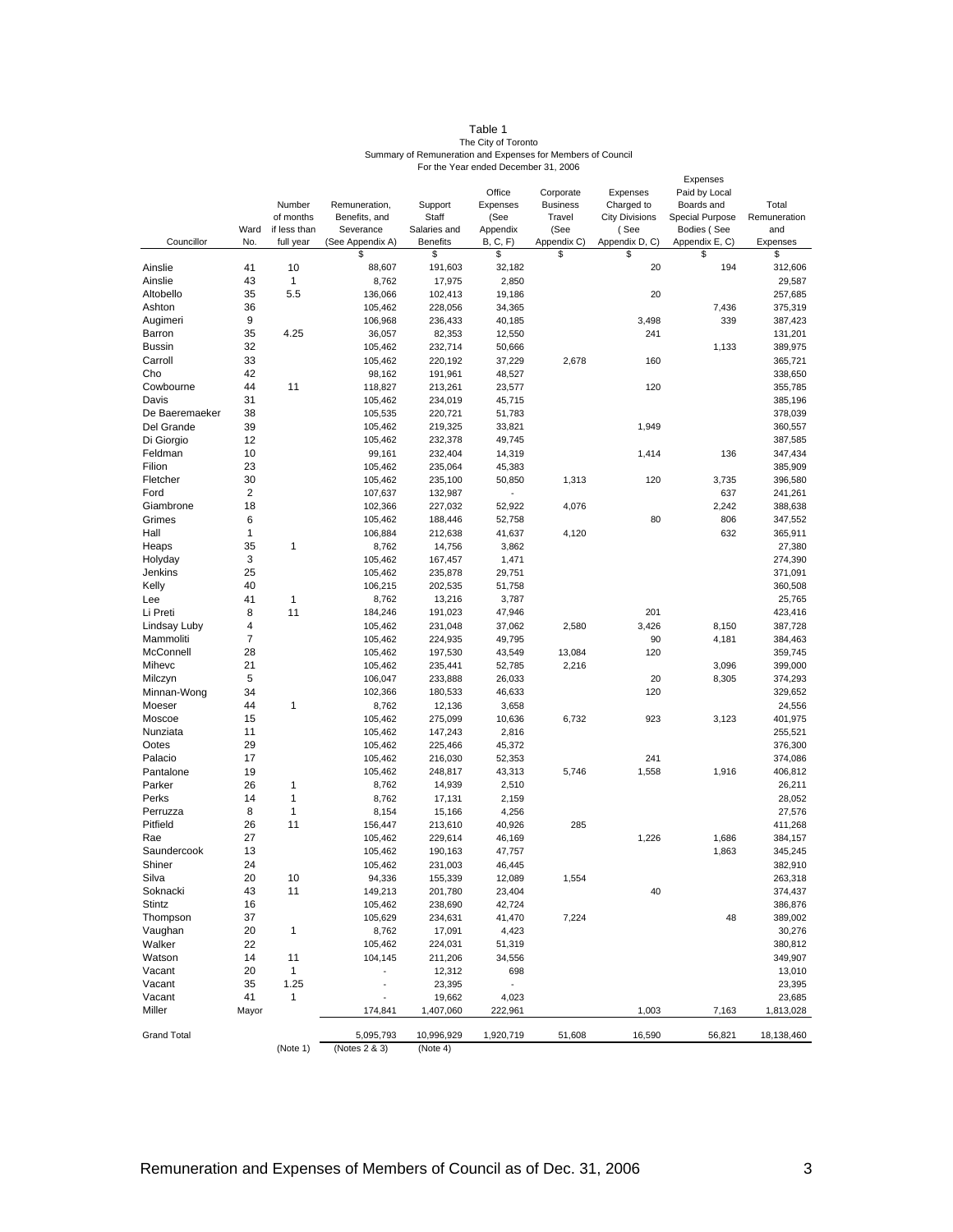#### Notes to Table 1

- 1. A municipal election was held in 2006, and the year covered two terms of Council, one ended on November 30, and the next began on December 1. The Councillors who resigned, did not seek re-election or did not get re-elected, and the newly elected Councillors had less than twelve months of expenses.
- 2. The remuneration reported is the amount earned in the year 2006 and includes, for certain Councillors, remuneration received from the Local Boards and other Special Purpose Bodies as disclosed on Section (B) of this report.
- 3. Include severance pay for those Councillors who resigned, did not seek re-election or did not get re-elected (see Appendix A).
- 4. Councillor Moscoe's support staff salaries and benefits costs include \$ 45,855 of the Toronto Transit Commission's share of the costs of an Executive Assistant. This amount was reimbursed by the Toronto Transit Commission, resulting in the net cost of \$ 229,244 being charged to the Councillor's budget.

#### **(B) Council Appointees to Local Boards and other Special Purpose Bodies**

The remuneration and expenses summarized in Appendix H have been paid by the respective Local Board or other Special Purpose Body. The amounts pertaining to Members of Council are included in the summary on Table 1 above.

In the case of the Toronto and Region Conservation Authority (the Authority), under the terms of section 37 of the Conservation Authorities Act, the Authority can pay salaries and expenses of its members upon approval of the Ontario Municipal Board. The Authority has obtained this approval and confirmed as having paid the remuneration and expenses reported in Appendix H to members appointed by Council for the year 2006. It should be noted that Council, at its meeting of April 16 to 18, 2002, in adopting Clause 26 of Report No. 4 of the Administration Committee adopted a recommendation that: "The individual Members of Council who are members of the Conservation Authority be requested to decline the remuneration being offered by the Conservation Authority."